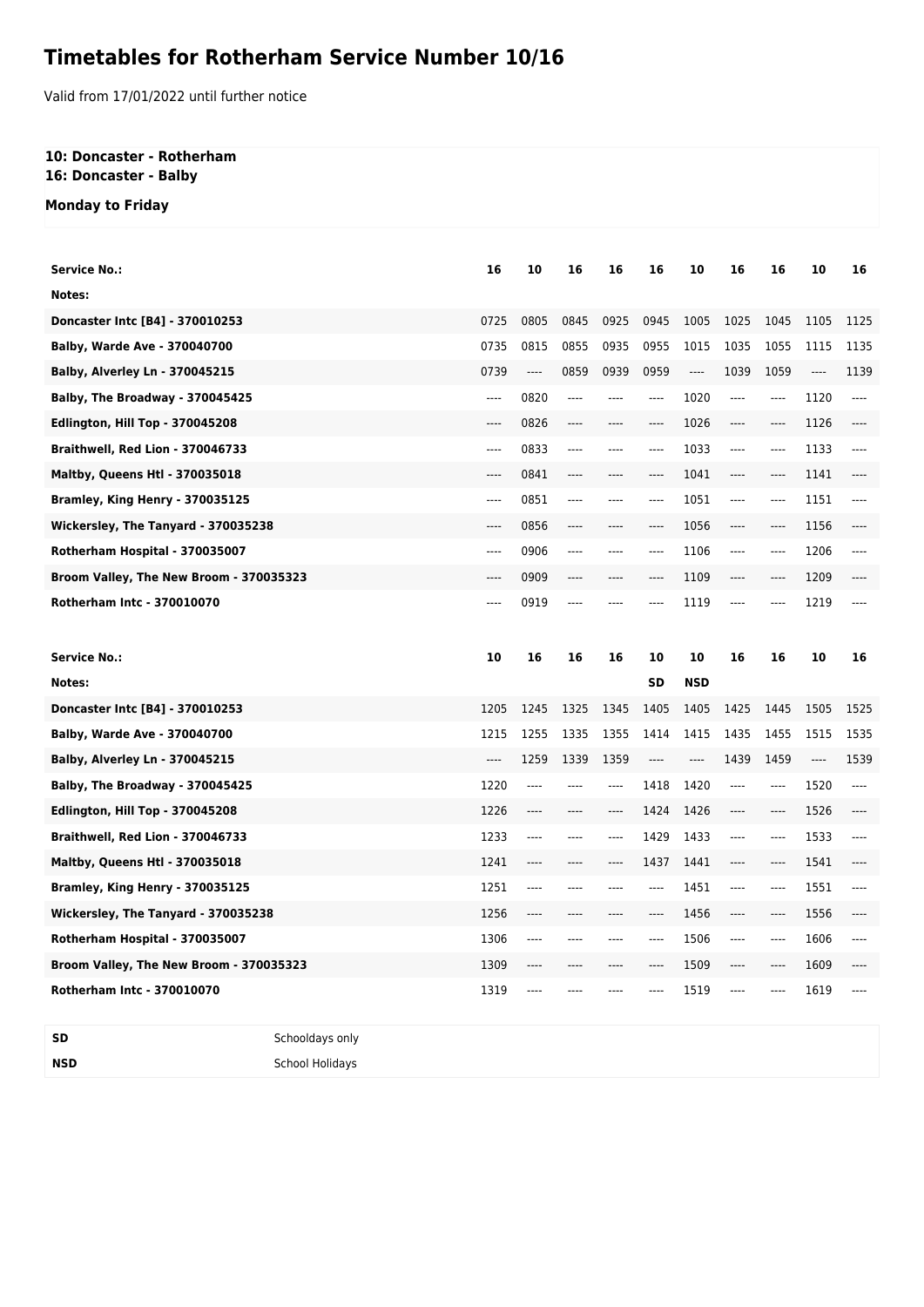| <b>Service No.:</b>                     | 10    | 16      | 16   | 16   | 10    | 16      | 10   | 10   | 10   | 10   |
|-----------------------------------------|-------|---------|------|------|-------|---------|------|------|------|------|
| Notes:                                  |       |         |      |      |       |         |      |      |      |      |
| Doncaster Intc [B4] - 370010253         | 1605  | 1650    | 1735 | 1805 | 1815  | 1855    | 1915 | 2020 | 2120 | 2220 |
| Balby, Warde Ave - 370040700            | 1615  | 1700    | 1745 | 1815 | 1824  | 1904    | 1924 | 2029 | 2129 | 2229 |
| Balby, Alverley Ln - 370045215          | $---$ | 1704    | 1749 | 1819 | $---$ | 1907    | ---- |      |      |      |
| Balby, The Broadway - 370045425         | 1620  | ----    |      | ---- | 1828  | $---$   | 1928 | 2033 | 2133 | 2233 |
| <b>Edlington, Hill Top - 370045208</b>  | 1626  | ----    | ---- | ---- | 1834  | $-----$ | 1934 | 2039 | 2139 | 2239 |
| Braithwell, Red Lion - 370046733        | 1633  | ----    | ---- | ---- | 1839  | ----    | 1939 | 2044 | 2144 | 2244 |
| <b>Maltby, Queens Htl - 370035018</b>   | 1641  | ----    |      | ---- | 1847  | $---$   | 1947 | 2052 | 2152 | 2252 |
| Bramley, King Henry - 370035125         | 1651  | $----$  |      |      |       |         |      |      |      |      |
| Wickersley, The Tanyard - 370035238     | 1656  | $-----$ | ---- | ---- |       |         | ---- |      |      |      |
| Rotherham Hospital - 370035007          | 1706  | ----    |      |      |       |         |      |      |      |      |
| Broom Valley, The New Broom - 370035323 | 1709  | ----    | ---- |      |       |         |      |      |      |      |
| <b>Rotherham Intc - 370010070</b>       | 1719  | $----$  |      |      |       |         |      |      |      |      |

| <b>Service No.:</b>                     | 10   |
|-----------------------------------------|------|
| Notes:                                  |      |
| Doncaster Intc [B4] - 370010253         | 2320 |
| Balby, Warde Ave - 370040700            | 2329 |
| Balby, Alverley Ln - 370045215          | ---- |
| Balby, The Broadway - 370045425         | 2333 |
| Edlington, Hill Top - 370045208         | 2339 |
| Braithwell, Red Lion - 370046733        | 2344 |
| Maltby, Queens Htl - 370035018          | 2352 |
| Bramley, King Henry - 370035125         | ---- |
| Wickersley, The Tanyard - 370035238     | ---- |
| Rotherham Hospital - 370035007          | ---- |
| Broom Valley, The New Broom - 370035323 | ---- |
| <b>Rotherham Intc - 370010070</b>       | ---- |

### **10: Rotherham - Doncaster 16: Balby - Doncaster**

### **Monday to Friday**

| <b>Service No.:</b>                     | 16    | 16    | 16       | 16       | 10    | 16        | 10        | 16       | 16       | 10       |
|-----------------------------------------|-------|-------|----------|----------|-------|-----------|-----------|----------|----------|----------|
| Notes:                                  |       |       |          |          |       |           |           |          |          |          |
| Rotherham Intc [A10] - 370010161        | $---$ | $---$ | $---$    | $---$    | $---$ | $---$     | $---$     | $\cdots$ | $\cdots$ | 0927     |
| Broom Valley, The New Broom - 370030622 | $---$ | $---$ | $---$    | $---$    | $---$ | $---$     | $- - - -$ | $---$    | $\cdots$ | 0936     |
| Rotherham Hospital - 370031242          | $---$ | $---$ | $\cdots$ | $---$    | ----  | $---$     | $---$     | $---$    | $\cdots$ | 0940     |
| Wickersley, The Tanyard - 370035236     | ----  | ----  | ----     | ----     | ----  | ----      |           | ----     | ----     | 0950     |
| Bramley, Morrisons - 370035175          | ----  | $---$ | $---$    | $---$    | $---$ | $- - - -$ | $---$     | $---$    | $\cdots$ | 0954     |
| Maltby, Queens Htl - 370030817          | ----  | $---$ | $\cdots$ | $\cdots$ | 0815  | $---$     | $- - - -$ | $---$    | $\cdots$ | 1005     |
| Braithwell, Red Lion - 370045530        | ----  | ----  | $---$    | $\cdots$ | 0821  | ----      | ----      | $---$    | ----     | 1011     |
| Thomas Wharton Coll - 370045786         | ----  | ----  | $---$    | ----     | ----  | $\cdots$  | ----      | $---$    | $---$    | $\cdots$ |
| Edlington, Asda - 370045473             | ----  | ----  | $\cdots$ | $---$    | 0827  | $---$     | $---$     | $---$    | $\cdots$ | 1017     |
| Balby, Alverley Ln - 370045215          | 0500  | 0540  | 0700     | 0740     | ----  | 0900      | $\cdots$  | 0940     | 1000     | $\cdots$ |
| Balby, The Broadway - 370045425         | 0503  | 0543  | 0703     | 0743     | 0834  | 0904      | 0924      | 0944     | 1004     | 1024     |
| Balby, Alverley Ln - 370045215          | ----  | ----  | $\cdots$ | $---$    | ----  | $---$     | $---$     | $---$    | $---$    | $---$    |
| Balby, Warde Ave - 370040697            | 0506  | 0546  | 0706     | 0746     | 0838  | 0907      | 0928      | 0947     | 1007     | 1028     |
| Doncaster Intc - 370010251              | 0516  | 0556  | 0716     | 0756     | 0850  | 0920      | 0940      | 1000     | 1020     | 1040     |